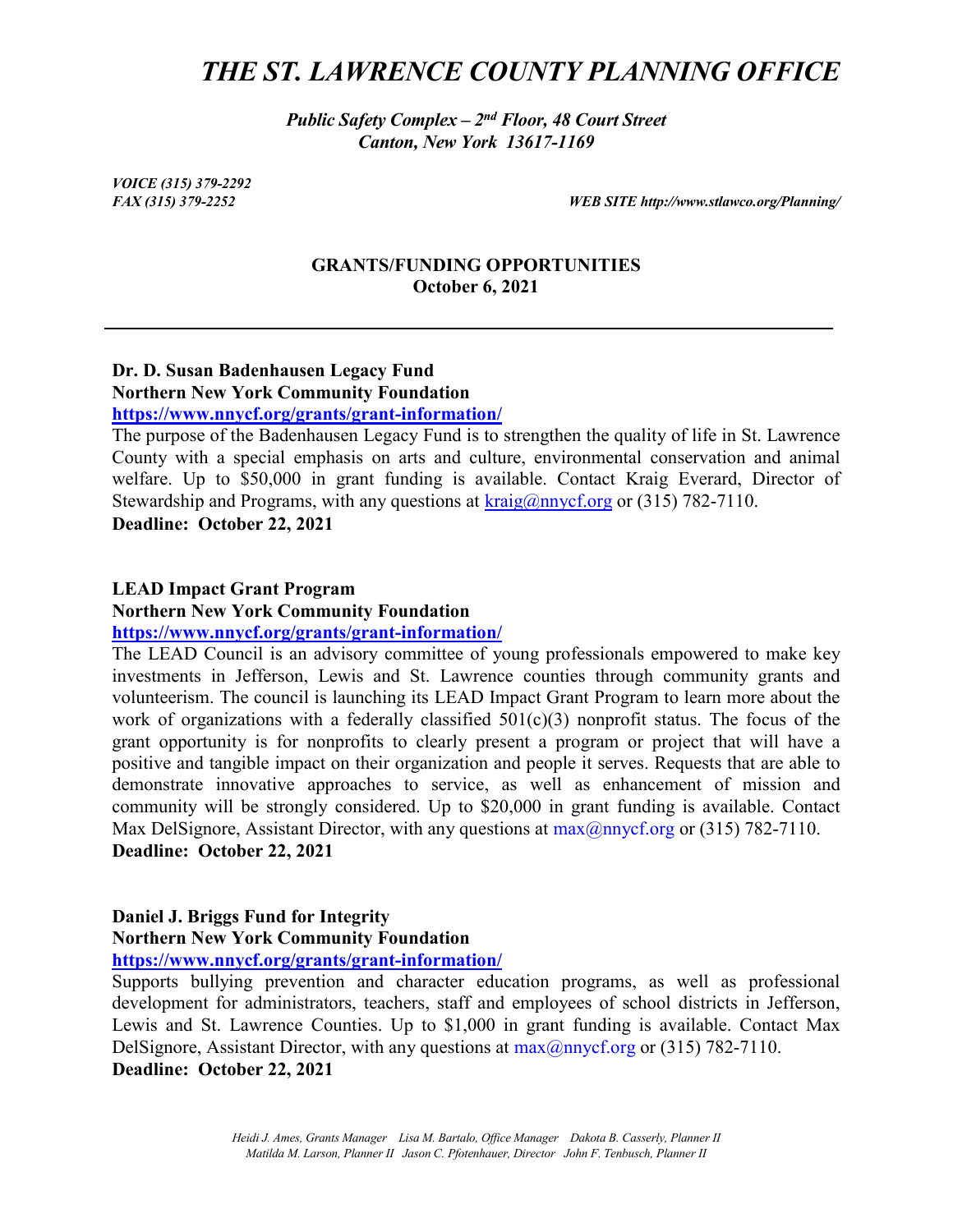## **John and Dorotha VanNess Family Fund Northern New York Community Foundation**

## **<https://www.nnycf.org/grants/grant-information/>**

Support for nonprofit and public organizations that impact the quality of life for residents of the greater Potsdam area, with priority to those in the Town or Village of Potsdam. Areas of focus include, but are not limited to: health and wellness; arts and culture; economic development and community revitalization. Up to \$20,000 in grant funding is available. Contact Max DelSignore, Assistant Director, with any questions at  $max(@nnycf.org$  or (315) 782-7110.

**Deadline: October 22, 2021**

## **Clifton-Fine Community Fund**

## **Northern New York Community Foundation**

## **<https://www.nnycf.org/grants/grant-information/>**

Support for nonprofit and public organizations for programs, projects and initiatives that strengthen the quality of life in the communities of Clifton, Cranbery Lake, Fine, Newton Falls, Oswegatchie, Star Lake and Wanakena. Up to \$6,000 in grant funding is available. Contact Max DelSignore, Assistant Director, with any questions at  $max(\hat{\omega})$  any cf.org or (315) 782-7110. **Deadline: October 22, 2021**

## **U.S. EPA**

### **FY2022 Brownfield Programs**

**<https://www.epa.gov/brownfields/solicitations-brownfield-grants>**

Brownfields programs with funding currently available include: Assessment Grants, Revolving Loan Fund (RLF) Grants and Cleanup Grants. EPA anticipates hosting two webinars: one on October 13, 2021 for entities applying for Community-Assessment Grant funding; Site-specific Assessment Grant funding; Cleanup Grant funding; or RLF Grant funding and one on October 14, 2021 for entities applying for Community-wide Assessment Grants for States and Tribes. **Deadline: December 1, 2021**

**U.S. EPA**

**Environmental Education Local Grants Program for Region 2 <https://www.grants.gov/web/grants/search-grants.html>**

**Search for Funding Opportunity Number EPA-EE-21-02**

The purpose of the Environmental Education Local Grants Program is to support locally-focused environmental education projects that increase public awareness and knowledge about environmental issues and provide the skills that participants in its funded projects need to make informed decisions and take responsible actions toward the environment.

**Deadline: December 6, 2021**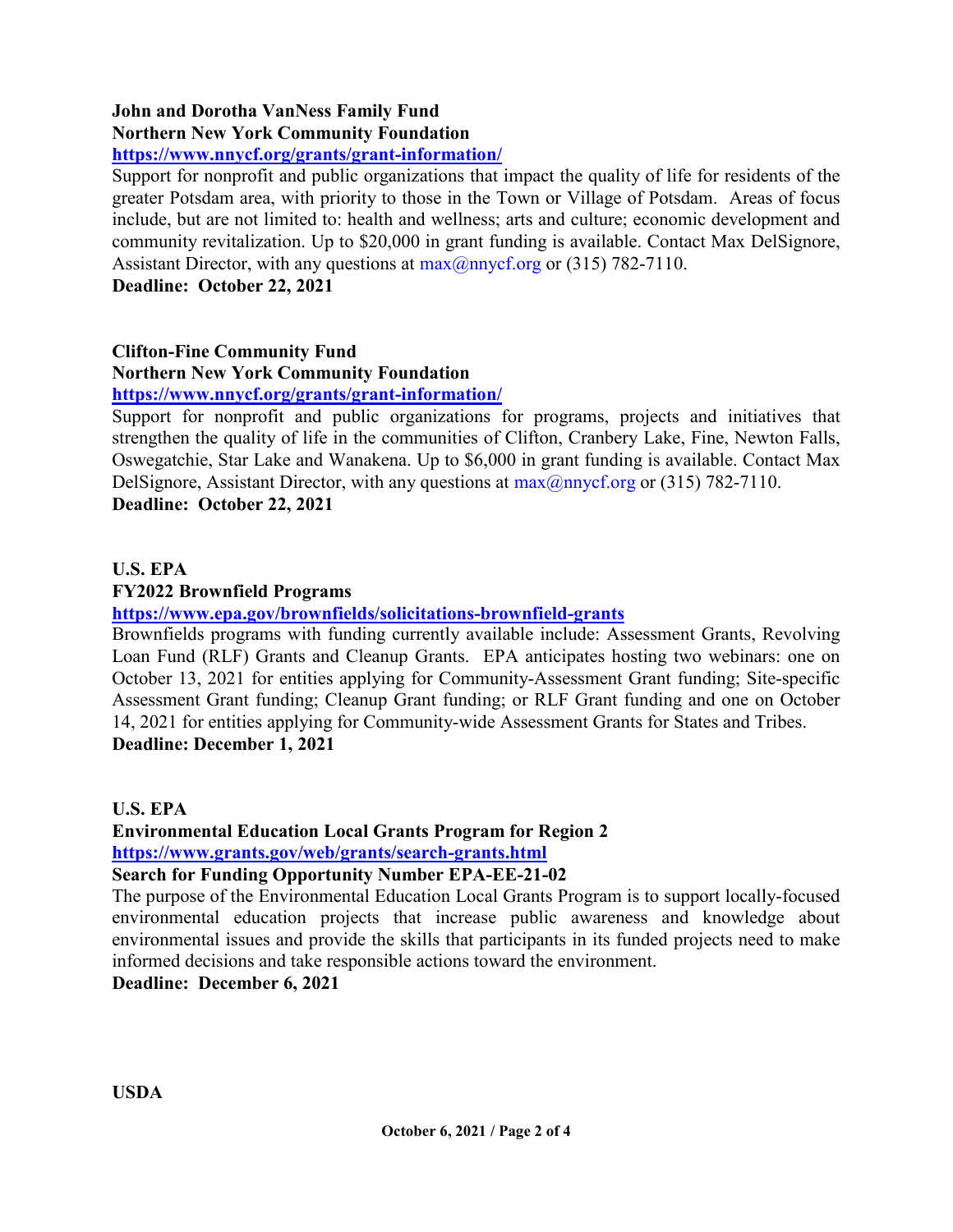### **Rural Business Development Grant (RBDG)**

### **<https://www.grants.gov/web/grants/search-grants.html>**

## **Search for Funding Opportunity Number RDBCP-RBDG-2022**

This program is designed to provide technical assistance and training for small rural businesses (businesses that have fewer than 50 new workers and less than \$1 million in gross revenue). The purpose of the program is to promote economic development and job creation projects through the awarding of grant funds to eligible entities. Applications will compete in two separate categories, business opportunity grants and business enterprise grants, for use in funding various business and community projects that serve rural areas.

**Deadline: February 28, 2022**

## **USDA Rural Development**

### **Community Facilities Programs**

**https://www.rd.usda.gov/programs-services/all-programs/community-facilities-programs** 

Community Facilities Programs offer direct loans, loan guarantees and grants to develop or improve essential public services and facilities in communities across rural America. Public bodies, non-profit organizations and federally recognized American Indian Tribes can use the funds to construct, expand or improve facilities that provide health care, education, public safety, and public services. Projects include fire and rescue stations, village and town halls, health care clinics, hospitals, adult and child care centers, assisted living facilities, rehabilitation centers, public buildings, schools, libraries, and many other community-based initiatives. Financing may also cover the costs for land acquisition, professional fees, and purchase of equipment. **Deadline: Open**

**NOTE - Potential applicants should contact the regional USDA Service Center for more information and technical assistance: 1942 Old DeKalb Rd, Canton, NY; 315-386-2401**

# **Gary Sinise Foundation**

## **First Responder Grant**

### **<https://www.garysinisefoundation.org/first-responders-outreach/>**

Grant request are limited to equipment and training only; building costs or operating costs will not be funded. Eligibility: Law Enforcement Departments, Fire Departments, and Paramedic or EMS departments, with priority for volunteer, low, and underfunded departments. **Deadline: Rolling**

### **White's Lumber Foundation**

### **<https://whiteslumberfoundation.com/>**

The Foundation values programs and projects that provide individuals with the tools they need to help themselves; provide a detailed roadmap with clear outcomes and a well-planned approach; and make a positive, lasting impact on individuals, neighborhoods, and communities served. Eligibility: 501(c)(3) organizations for projects in Jefferson, St. Lawrence, Lewis, or Oswego Counties of New York State.

### **Deadline: Rolling**